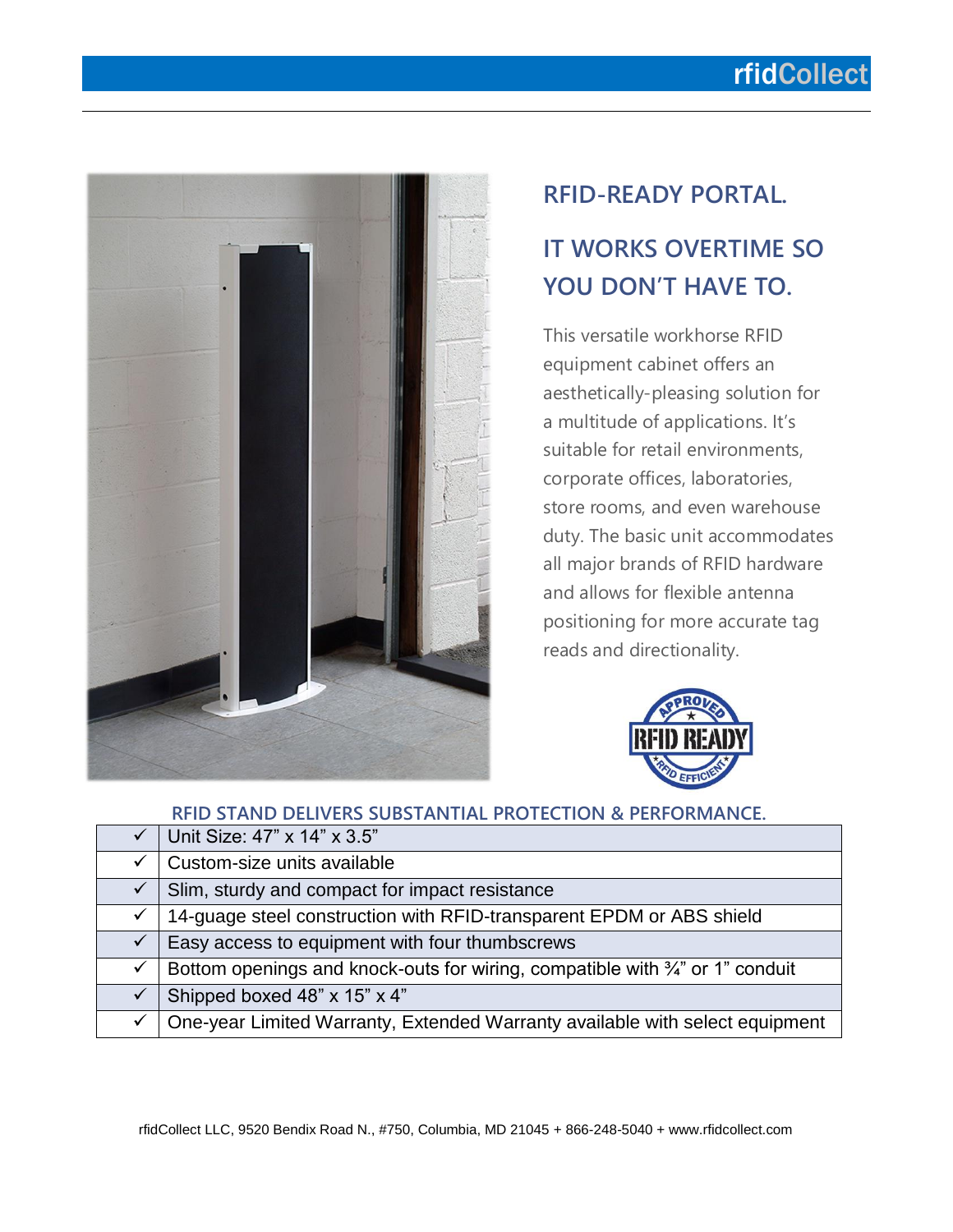## rfidCollect



### **Model number: RF-143**

The unit comes with a removable base so it's capable of either mounting onto a wall or sitting flush against the wall along the baseboard. Designed for quick and easy installation.

- $\checkmark$  Resilient power-coated finish
- $\checkmark$  Easily removable cover design
- $\checkmark$  Variety of bracketing for all installed RFID equipment
- $\checkmark$  Purchase cabinet alone or with equipment
- ✓ rfidCollector® or Impinj Readers
- $\checkmark$  rfidCollect or VESA mount hi-gain circular antennas
- ✓ Infrared/Microwave Motion Sensor
- $\checkmark$  Cables and Cable Trays available
- ✓ Power Supply or POE

### **Wall-Mountable Flush to Wall Mount**





### **Motion Sensor**

Activation sensor utilizing K-band microwave technology. Detects speeds as low as 2.2" per second.



## **Splitter for POE**

Power over Ethernet (PoE) Splitter, both data and electrical power can be delivered to a non-PoE Ethernetenabled device from a single CAT5 Ethernet cable.



 $\overline{N}$ 



| Flexibility in design. High Performance quaranteed. MADE IN |          |  |
|-------------------------------------------------------------|----------|--|
| Call your rfidCollect representative today for              |          |  |
| more information or price quote.                            | U. S. A. |  |